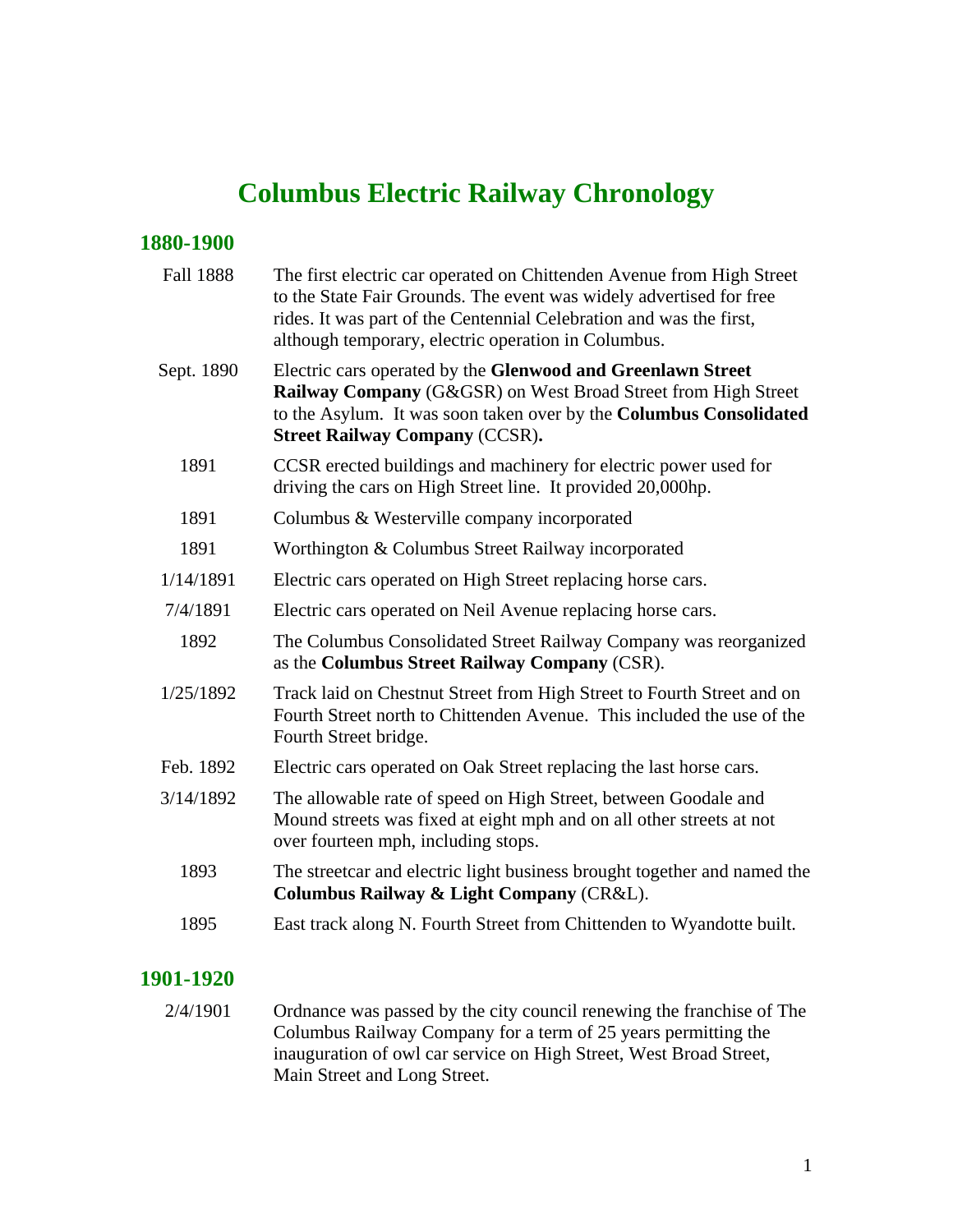| 1901        | CR&L purchased the Central Market Street Railway (CMSR)<br>including the Westerville and ?PA? lines                                                                                                                                    |
|-------------|----------------------------------------------------------------------------------------------------------------------------------------------------------------------------------------------------------------------------------------|
| 1904        | The company became the Columbus Railway, Power & Light<br>Company (CRP&L).                                                                                                                                                             |
| 1909        | West track built on the side of N. Fourth Street from Chittenden to<br>Wyandotte.                                                                                                                                                      |
| 1910        | Streetcar strike from July 24 to October 19, 1910                                                                                                                                                                                      |
| 1911        | Track on Schiller (Whittier) Street extended east across Parsons<br>Avenue to Lockbourne Road.                                                                                                                                         |
| 6/19/1913   | Through service to Bexley inaugurated with every third car providing<br>18-minute service.                                                                                                                                             |
| 3/2/1914    | Double deck street car started operation on the High Street line.                                                                                                                                                                      |
| Before 1915 | Standard gauge Fairgrounds loop abandoned.                                                                                                                                                                                             |
| Sept. 1915  | Track on Hosack Street replaced by track on Barthman due to<br>construction of the viaduct on Parsons Avenue over the T&OC RR.<br>East (northbound) track on Parsons built from crossover near Innis to<br>end of line at the T&OC RR. |
| 1917        | Discontinued the use of open cars entirely during this year.                                                                                                                                                                           |
| 11/1/1917   | Eleventh Avenue–Chittenden Line operated as an independent line with<br>the connection of trackage on Eleventh Avenue to that on Chittenden<br>and the new Fairgrounds loop.                                                           |
| 6/27/1918   | Two city ordinances changed the names of Bismark to Lansing,<br>Germania to Stewart, Schiller to Whittier, and Schiller Park to<br><b>Washington Park.</b>                                                                             |
| 8/31/1918   | The Company moved its offices from Broad and High to 104 N. Third<br>Street.                                                                                                                                                           |
| 11/13/1918  | Camp Chase and East Mound lines consolidated.                                                                                                                                                                                          |

# **1921-1930**

| 12/12/1921 | Parsons-Pennsylvania line transferred to West Broad Street car house<br>from Milo car house.                                             |
|------------|------------------------------------------------------------------------------------------------------------------------------------------|
| 1922       | New track built on Indianola Avenue from Arcadia Avenue to the north<br>side of Glen Echo Ravine for the Worthington bypass of the CD&M. |
| 2/13/1922  | City car service extended to Webster Park Avenue on the N. High<br>Street line.                                                          |
| 2/26/1922  | Car service from Long and Third Streets to Worthington – three zones.<br>The fare was 6 cents cash or one ticket in each zone            |
| 6/19/1922  | Marble Cliff cash transfer discontinued and regular fare accepted.                                                                       |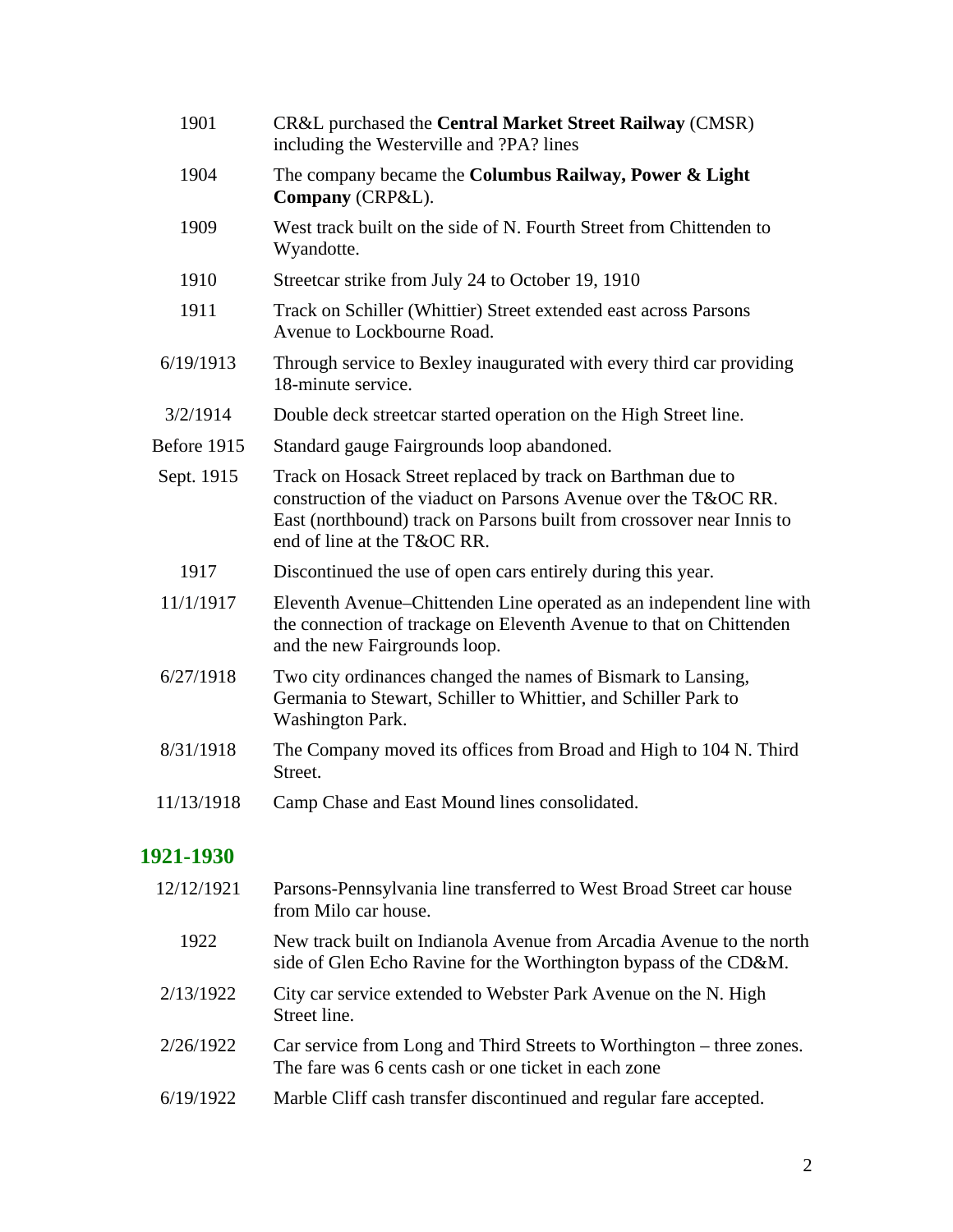| 1923       | Tracks on Oak Street rebuilt as double track from Grant to Kelton<br>Avenues.                                                                                                      |
|------------|------------------------------------------------------------------------------------------------------------------------------------------------------------------------------------|
| 9/1/1923   | Owl car service established on Parsons Avenue.                                                                                                                                     |
| 10/21/1923 | Taylor Avenue extension on the Mt. Vernon line completed. Every<br>other car is operated over the extension.                                                                       |
| 1924       | Laid new broad gauge track on West Mound Street bridge over the<br>Scioto River and the Hocking Valley Railway.                                                                    |
| 1924       | CRP&L purchased by Cyrus Eaton's Continental Gas & Electric.                                                                                                                       |
| 1924       | Track on Spruce Street and Harrison Avenue replaced by track on<br>Goodale Street.                                                                                                 |
| 1924       | Driving Park loop at the end of Livingston Avenue abandoned along<br>with the track on Kelton Avenue from Livingston Avenue to Main<br>Street.                                     |
| 2/1/1924   | The Columbus, New Albany & Johnston Traction Co. (CAN&JT)<br>taken over by the CRP&L. It became the Ralston Division with four<br>zones.                                           |
| Sept. 1924 | CG&E purchased by United Light & Power.                                                                                                                                            |
| 1925       | Abandoned short piece of track on Naughten Street, Neilston Street and<br>Mt. Vernon Avenue.                                                                                       |
| 1926       | New franchise received from the City of Columbus.                                                                                                                                  |
| 1926       | Track on Fulton Street replaced by Livingston Avenue trackage.                                                                                                                     |
| 7/14/1926  | Cemetery cars cutover to new track from Glenwood to Central<br>Avenues, and service discontinued from Central Avenue to Cemetery.                                                  |
| Sept. 1926 | Picway Power Plant began operation. (The standard gauge Central<br>Market lines were supplied with power from the Scioto Valley<br>Traction's Rees power house 1904-1928)          |
| Early 1927 | Standard gauge track on Indianola Avenue extended north from Glen<br><b>Echo Ravine</b>                                                                                            |
| 5/23/1927  | Car service on West Mound Street with 15-minute base designated as<br>the "West Mound-Leonard line"                                                                                |
| 6/15/1927  | Shuttle car service on Indianola Avenue to Oakland Park Avenue                                                                                                                     |
| 12/25/1927 | Regular 20-minute service on Indianola Avenue. Extended North High<br>Street cars to Oakland Park Avenue. Extended Summit Street line to<br>Weisheimer Road and North High Street. |
| 1/1/1928   | Extended North High Owl car service to Oakland Park Avenue.                                                                                                                        |
| 1/8/1928   | Extended Camp Chase line to Hague Avenue and Broad Street.                                                                                                                         |
| 5/27/1928  | Extended Camp Chase line to Big Four Railroad on a 20-minute                                                                                                                       |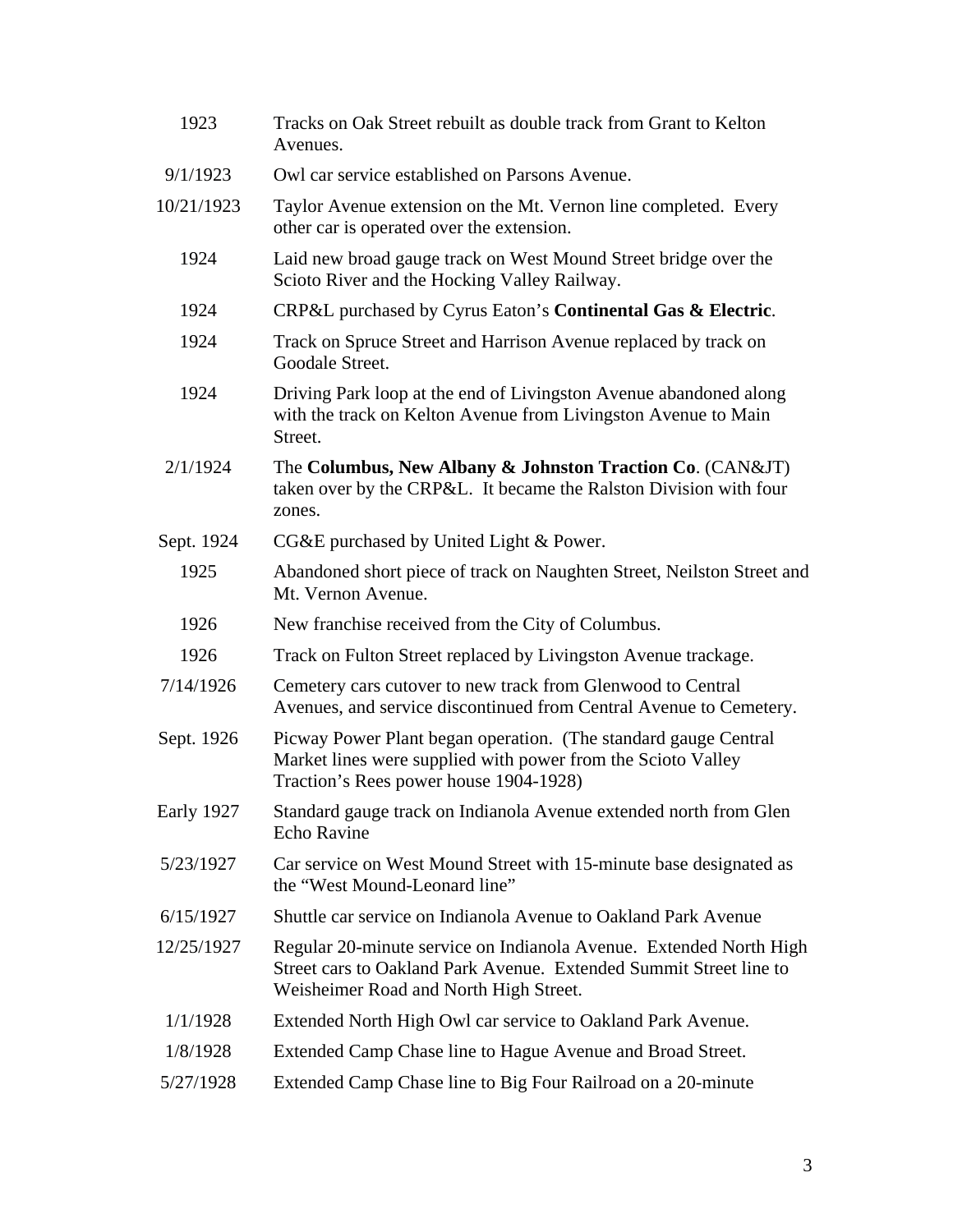headway.

| 9/29/1928  | Westerville freight car discontinued.                                                                                                                                                                                                                                                                   |
|------------|---------------------------------------------------------------------------------------------------------------------------------------------------------------------------------------------------------------------------------------------------------------------------------------------------------|
| 11/1/1928  | Ralston car line discontinued. Mt. Vernon car line extended to East<br>Columbus on 20-minute headway.                                                                                                                                                                                                   |
| 12/16/1928 | Columbus–Worthington, Steelton–North High lines consolidated. This<br>reduced the headway on Worthington from 45 minutes to 20 minutes.                                                                                                                                                                 |
| 1/16/1929  | East Mound Street car service discontinued. Southern Ohio Public<br>Service (CN&Z) abandoned.                                                                                                                                                                                                           |
| 12/1/1929  | Westerville car service discontinued from the CA&C RR to<br>Westerville. Route: railroad west to Cleveland Avenue, to Eleventh<br>Avenue, West to Fourth Street, south to Chestnut Street, west to High<br>Street, north to Goodale Street, east to Fourth Street and returning over<br>the same route. |
|            | The old service from Fourth Street and Livingston Avenue to<br>Westerville took 55 minutes.                                                                                                                                                                                                             |

# **1931-1940**

| 1930           | Track on Main Street rebuilt as double track from Bulen Avenue to<br>Parkview Avenue.                                      |
|----------------|----------------------------------------------------------------------------------------------------------------------------|
| 4/7/1930       | Worthington line extended to North Street in Worthington.                                                                  |
| 8/22/1930      | Fire at Milo car house destroys building and 25 cars.                                                                      |
| $9 - 7 - 1930$ | Track on Dawson and Clifton Avenues north of Broad Street<br>abandoned                                                     |
| 10/1/30        | Arlington and West Mound lines paired with 20-minute headway.<br>Glenwood and Leonard lines paired with 10-minute headway. |
| 10/13/1930     | Arlington line extended to South Parkway and Coventry Road on new<br>track, Work began 8/8/1930 from Fifth Avenue north.   |
| 12/1/1930      | Shuttle car on Minerva park line from Agler Road to Minerva Park<br>entrance with hourly service.                          |
| 12/14/1930     | One-man operation on Minerva Park shuttle car.                                                                             |
| 10/13/1931     | Minerva Park shuttle discontinued.                                                                                         |
| 1932           | CRP&L bought the Southern Ohio Electric Company.                                                                           |
| 7/25/1932      | East Columbus line cut back to Nelson Road.                                                                                |
| 1/5/1933       | One-man cars in full service on High-Whittier line.                                                                        |
| 2/12/1933      | Parsons-Pennsylvania line routed via High Street to State Street and<br>Fourth Street.                                     |
| 12/3/1933      | Trolley coach service started on Cleveland Avenue.                                                                         |
|                |                                                                                                                            |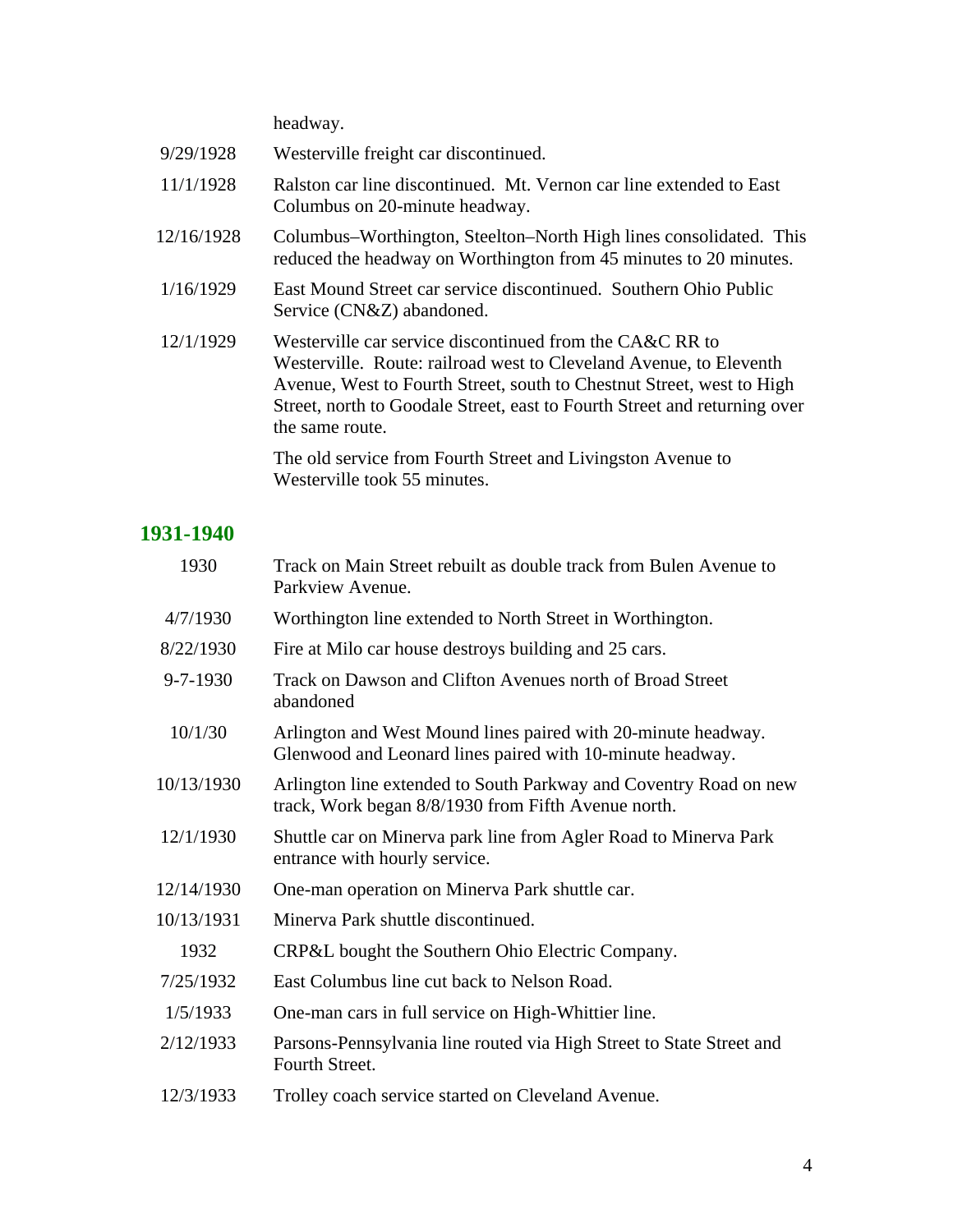11/12/1934 Streetcar service on Worthington line discontinued and all regular cars on the Summit-Steelton line routed directly north on Indianola Avenue to Oakland Park Avenue. Began track reconstruction to change standard gauge track from Oakland Park Avenue to Blenheim road to broad gauge. 12/15/1934 Eleventh Avenue shuttle car line discontinued. 5/5/1935 Discontinued Camp Chase line and substituted trolley coaches. The Sullivant and Cleveland lines became a pair. Leonard cars looped downtown using Fourth, State, High and Long Streets. 6/2/1935 Parsons–Pennsylvania line began using one-man cars from Kelton Avenue. 7/28/1935 West Broad–Mt. Vernon streetcar routed via Broad to High to Spring Streets in both directions. 9/1/1935 Oak-Long car line began using one-man cars. 11/24/1935 Offices moved to North High Street. 12/29/1935 Car service discontinued to West Mound Street and on Leonard Avenue. Arlington cars routed over Front, Main, High and Goodale Streets. 3/22/1936 Arlington Line discontinued. 6/21/1936 New Transportation office at Cleveland and Reynolds Avenues. 10/4/1936 One-man operation on West Broad–Mt. Vernon line. 11/1/1936 All owl service provided with busses assigned on the Main–Long, S. High–Neil, Parsons, N. Fourth Street-Summit and also Livingston-Leonard lines (12/20/1935) 5/2/1937 One-man car operation on the Fourth Street–Livingston line. 5/14/1937 Named changed to the **Columbus & Southern Ohio Electric Company** (C&SOE) 11/1/1937 East terminal of the West Broad–Mt. Vernon line changed to Taylor and Mt. Vernon Avenue. Oct. 1938 A streetcar storage yard replaced the Olentangy Park Loop at the North High car house. 10/16/1938 Summit–N. Fourth Street lines replaced with trolley coaches. Steelton line ended downtown at Gay and Third Streets. Livingston and Long car lines combined. 10/29/1938 Steelton line discontinued. 10/30/1938 Parsons line extended across viaduct to Groveport Road. 11/13/1938 Oak Street line discontinued. Oak and Indianola trolley coach lines